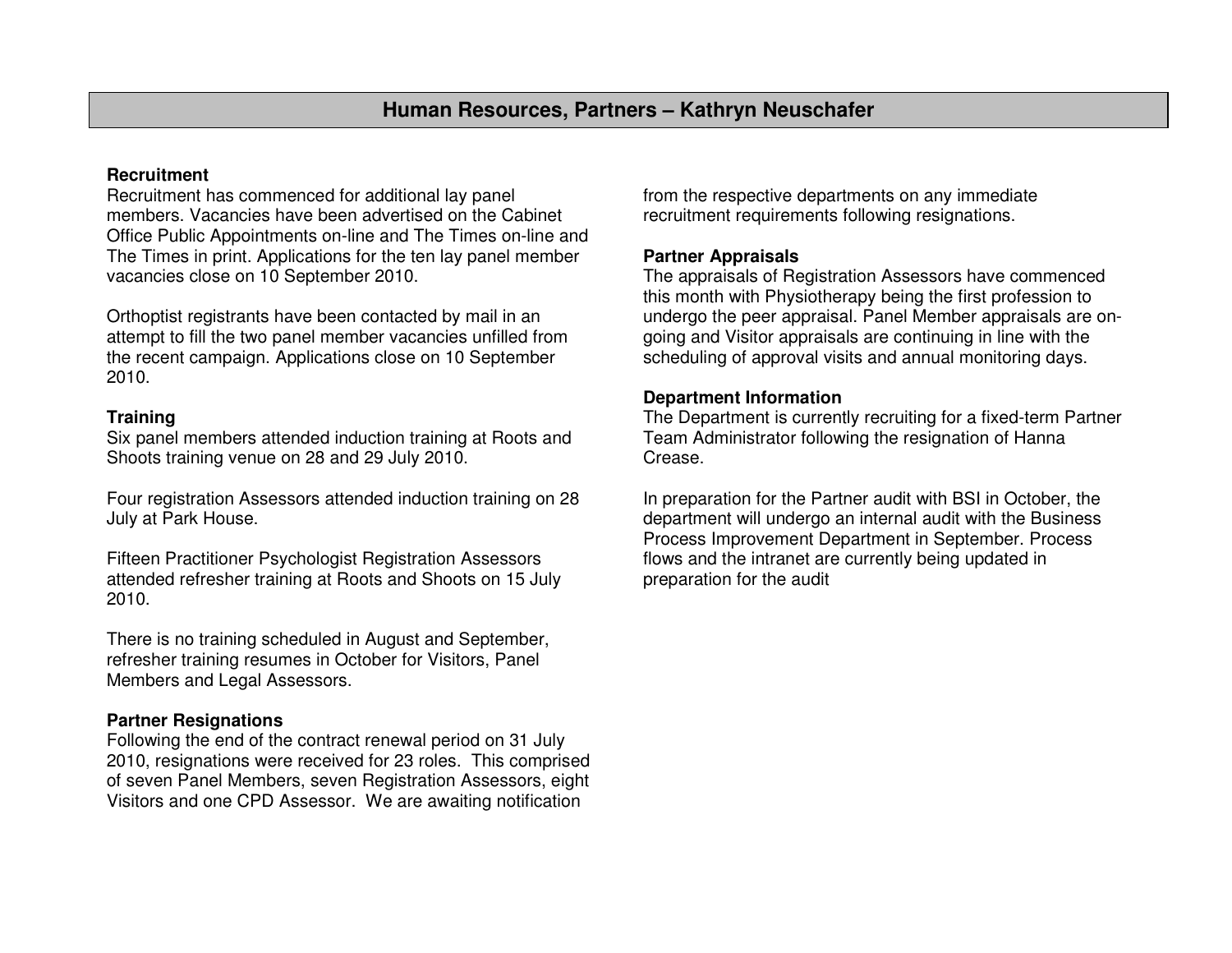#### **Health Professions Council Partner Breakdown Report April 2009 - March 2011 Human Resources Department**

NB the volumes for panel members, visitors, registration assessors and CPD assessors include some partners performing several roles

|                                      |                         |                |                |     |                         |     |     |     |     | Panel members and visitors |     |     |     |     |     |                                                 |  |  |      |  |                |            |                |                |
|--------------------------------------|-------------------------|----------------|----------------|-----|-------------------------|-----|-----|-----|-----|----------------------------|-----|-----|-----|-----|-----|-------------------------------------------------|--|--|------|--|----------------|------------|----------------|----------------|
|                                      | 2009                    |                |                |     |                         |     |     |     |     | 2010                       |     |     |     |     |     |                                                 |  |  | 2011 |  | 2008/9         | 09/10      | 10/11          | 10/11          |
| <b>Panel Members</b>                 |                         | Apr May        | Jun            | Jul | Aug Sep                 |     |     |     |     | Oct Nov Dec Jan Feb Mar    |     |     |     |     |     | Apr May Jun Jul Aug Sep Oct Nov Dec Jan Feb Mar |  |  |      |  | <b>FYE</b>     | <b>FYE</b> | <b>YTD</b>     | Forecast       |
| <b>Arts therapists</b>               | $\mathbf 0$             | $\mathbf 0$    | $\Omega$       | 9   | 9                       | 9   | 9   | 9   | 9   | 9                          | 8   | Я   | 8   | 8   | 8   | 9                                               |  |  |      |  | $\overline{0}$ | 8          | 9              | 9              |
| <b>Biomedical scientists</b>         | 18                      | 18             | 18             | 14  | 14                      | 14  | 14  | 14  | 14  | 14                         | 14  | 14  | 13  | 13  | 13  | 12                                              |  |  |      |  | 18             | 14         | 12             | 14             |
| Chirops & podiatrists                | 8                       | 8              | 8              | 8   | 8                       | 8   | 8   | 8   | 8   | 8                          | 8   | ε   | 6   | 6   | 6   | 6                                               |  |  |      |  | 8              | 8          | 6              | 13             |
| <b>Clinical scientists</b>           | 29                      | 29             | 29             | 27  | 27                      | 26  | 26  | 26  | 26  | 26                         | 26  | 25  | 21  | 20  | 20  | 18                                              |  |  |      |  | 29             | 25         | 18             | 26             |
| <b>Dietitians</b>                    | 6                       | 6              | 6              | 6   | 6                       | 6   | 6   | 6   | 6   | 6                          | 6   | 5   | 4   | 4   | 4   | 3                                               |  |  |      |  | 6              | 5          | 3              | 6              |
| Hearing aid dispensers+              | Not previously required |                |                |     |                         |     |     |     |     |                            | 10  | 10  | 9   | 9   |     |                                                 |  |  |      |  | 9              | 10         |                |                |
| <b>Occupational therapists</b>       | 11                      | 11             | 11             | 10  | 10                      | 10  | 10  | 10  | 10  | 10                         | 10  | 10  | 10  | 10  | 10  | 10                                              |  |  |      |  | 11             | 10         | 10             | 10             |
| <b>ODPs</b>                          | 12                      | 12             | 12             | 11  | 10                      | 10  | 10  | 10  | 10  | 10                         | 10  | 10  | 9   | 9   | 9   | 8                                               |  |  |      |  | 12             | 10         | 8              | 15             |
| <b>Orthoptists</b>                   | 5                       | 5              | 5              | 6   | 6                       | 6   | 6   | 6   | 6   | 6                          | 6   | 6   | 3   | 3   | 3   | 3                                               |  |  |      |  |                | 6          | 3              | 6              |
| Paramedics                           | 14                      | 14             | 14             | 14  | 16                      | 16  | 16  | 16  | 16  | 16                         | 16  | 15  | 14  | 14  | 15  | 15                                              |  |  |      |  | 14             | 15         | 15             | 16             |
| Physiotherapists                     | 28                      | 28             | 28             | 29  | 29                      | 27  | 27  | 27  | 27  | 27                         | 27  | 27  | 25  | 25  | 25  | 25                                              |  |  |      |  | 28             | 27         | 25             | 27             |
| <b>Practitioner psychologists</b>    | 23                      | 23             | 23             | 24  | 25                      | 25  | 25  | 25  | 25  | 25                         | 27  | 28  | 28  | 28  | 28  | 28                                              |  |  |      |  |                | 28         | 28             | 25             |
| <b>Prosthetists &amp; orthotists</b> | $\overline{c}$          | $\overline{c}$ | $\overline{2}$ | 6   | 6                       | 6   | 6   | 6   | 6   | 6                          | 6   | 6   | 4   | 4   | 4   | 3                                               |  |  |      |  |                | 6          | 3              | 6              |
| Radiographers                        | 20                      | 20             | 20             | 18  | 18                      | 18  | 17  | 17  | 17  | 17                         | 17  | 17  | 15  | 15  | 15  | 15                                              |  |  |      |  | 20             | 17         | 15             | 17             |
| <b>SLTs</b>                          | 12                      | 12             | 12             | 12  | 11                      | 11  | 11  | 11  | 11  | 11                         | 11  | 10  | 9   | 9   | 9   | 9                                               |  |  |      |  | 12             | 10         | 9              | -11            |
| Lay members                          | 39                      | 39             | 39             | 31  | 30                      | 30  | 30  | 30  | 30  | 30                         | 30  | 27  | 26  | 26  | 26  | 25                                              |  |  |      |  | 39             | 27         | 25             | 40             |
| <b>Total</b>                         | 227                     | 227            | 227            | 225 | 225                     | 222 | 221 | 221 | 221 | 221                        | 222 | 216 | 204 | 204 | 204 | 198                                             |  |  |      |  | 204            | 216        | 198            | 251            |
| <b>Visitors</b>                      |                         |                |                |     |                         |     |     |     |     |                            |     |     |     |     |     |                                                 |  |  |      |  | <b>FYE</b>     | <b>FYE</b> | <b>YTD</b>     | Forecast       |
| <b>Arts therapists</b>               | 15                      | 15             | 15             | 15  | 14                      | 14  | 14  | 14  | 14  | 14                         | 14  | 14  | 14  | 14  | 14  | 13                                              |  |  |      |  | 15             | 14         | 13             | 15             |
| <b>Biomedical scientists</b>         | 12                      | 12             | 12             | 12  | 12                      | 12  | 12  | 12  | 12  | 12                         | 12  | 12  | 12  | 12  | 12  | 12                                              |  |  |      |  | 12             | 12         | 12             | 11             |
| Chirops & podiatrists                | 11                      | 11             | 11             | 10  | 9                       | 9   | 9   | 9   | 9   | 9                          | 9   | 9   | 9   | 9   | 9   | 9                                               |  |  |      |  | 11             | 9          | 9              | 10             |
| <b>Clinical scientists</b>           | 5                       | 5              | 5              | 9   | 9                       | 9   | 9   | 9   | 9   | 9                          | 9   | 9   | 8   | 8   |     | 6                                               |  |  |      |  |                |            | 6              |                |
| <b>Dietitians</b>                    | 5                       | 5              | 5              | 8   | 8                       | 8   | 8   | 8   | 8   | 8                          | 8   | ε   | 8   | 8   |     | 6                                               |  |  |      |  |                |            | 6              |                |
| Hearing aid dispensers+              |                         |                |                |     | Not previously required |     |     |     |     |                            |     |     |     |     | З   | 3                                               |  |  |      |  |                |            | 3              |                |
| <b>Occupational therapists</b>       | 14                      | 14             | 14             | 15  | 15                      | 15  | 15  | 15  | 15  | 15                         | 15  | 15  | 14  | 14  | 14  | 12                                              |  |  |      |  | 14             | 15         | 12             | 16             |
| <b>ODPs</b>                          | 10                      | 10             | 10             | 10  | 11                      | 11  | 11  | 11  | 10  | 10                         | 10  | 10  | 10  | 10  | 10  | 10                                              |  |  |      |  | 10             | 10         | 10             | 10             |
| <b>Orthoptists</b>                   | 6                       | 6              | 6              | 5   | 5                       | 5   | 5   | 5   | 5   | 5                          | 5   | 5   | 4   |     |     | $\overline{\phantom{a}}$                        |  |  |      |  |                | 5          | $\overline{4}$ | $\overline{2}$ |
| <b>Paramedics</b>                    | 17                      | 17             | 17             | 16  | 16                      | 16  | 16  | 16  | 16  | 16                         | 16  | 16  | 16  | 16  | 16  | 15                                              |  |  |      |  | 17             | 16         | 15             | 16             |
| Physiotherapists                     | 16                      | 16             | 16             | 14  | 13                      | 13  | 13  | 13  | 13  | 13                         | 13  | 13  | 13  | 13  | 13  | 13                                              |  |  |      |  | 16             | 13         | 13             | 15             |
| <b>Practitioner psychologists</b>    | 19                      | 19             | 19             | 15  | 24                      | 22  | 26  | 26  | 26  | 26                         | 29  | 29  | 29  | 29  | 29  | 29                                              |  |  |      |  |                | 29         | 29             | 32             |
| <b>Prosthetists &amp; orthotists</b> | $\overline{4}$          |                | 4              | 4   | 4                       | 4   | 4   | 4   | 4   | 4                          | 4   | 4   | 4   | 4   | 4   | $\overline{\mathbf{r}}$                         |  |  |      |  |                |            | $\overline{4}$ | 3              |
| Radiographers                        | 17                      | 17             | 17             | 16  | 16                      | 16  | 16  | 16  | 16  | 16                         | 16  | 16  | 16  | 16  | 16  | 15                                              |  |  |      |  | 17             | 16         | 15             | 13             |
| <b>SLTs</b>                          | 11                      | 11             | 11             | 10  | 10                      | 10  | 10  | 10  | 10  | 10                         | 10  | 10  | 10  | 10  | 10  | 9                                               |  |  |      |  | 11             | 10         | 9              | 10             |
| Lay members                          | 4                       |                |                | 4   | 4                       | 4   | 4   | 4   | 4   | 4                          | 4   |     | 4   | 4   | 4   | 4                                               |  |  |      |  |                |            |                |                |
| <b>Total</b>                         | 166                     | 166            | 166            | 163 | 170                     | 168 | 172 | 172 | 171 | 171                        | 174 | 174 | 175 | 175 | 172 | 164                                             |  |  |      |  | 147            | 174        | 164            | 175            |

**+ Hearing aid dispensers section of register opened 1st April 2010**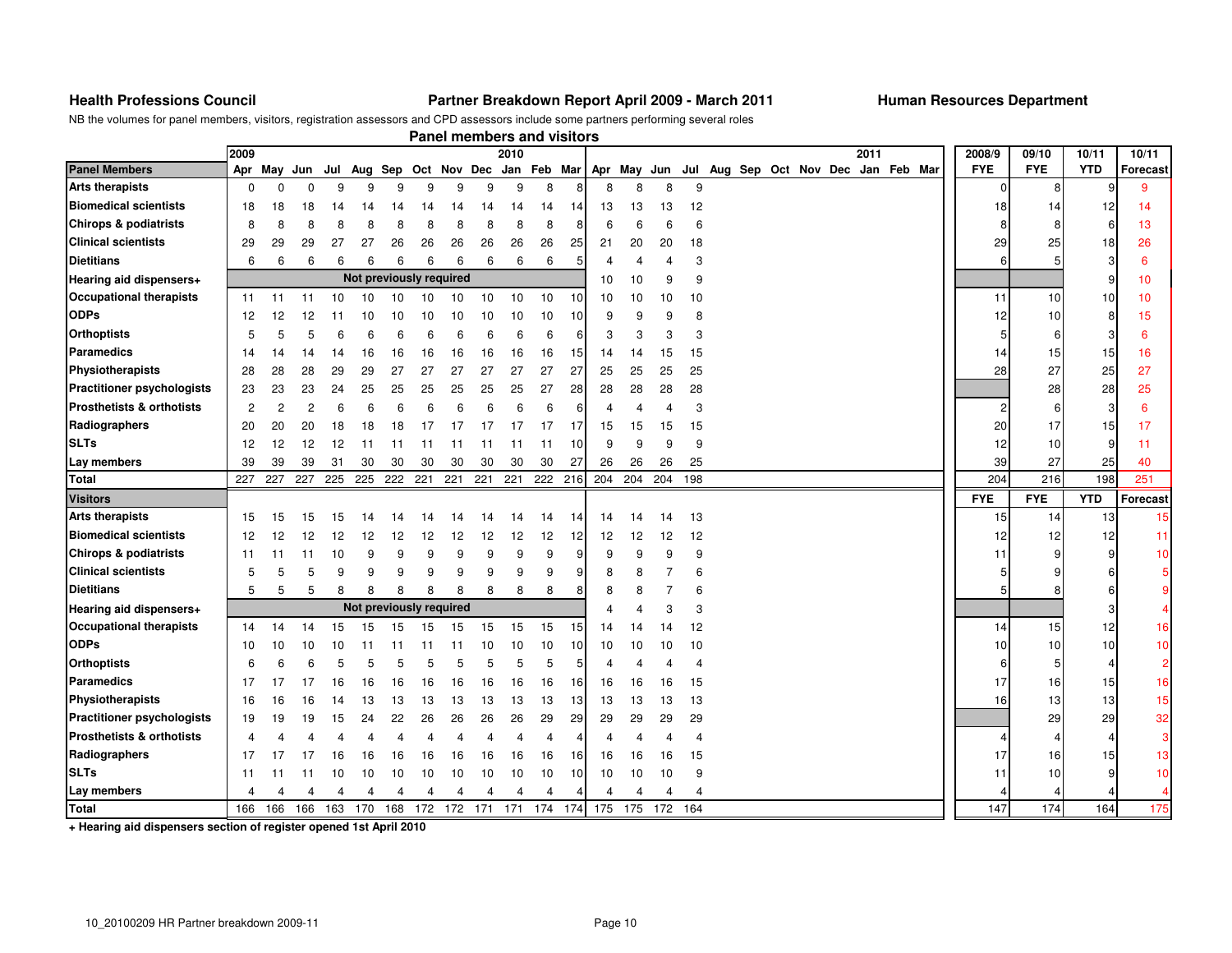|                                      | 2009           |                |             |                |                                 |                |                | , ago 10 conta |                | 2010           |                |     |                |                         |                | <b>Tregion anon assessors and Or D assessors</b> |              |  | 2011 |             | 2008/9     | 09/10      | 10/11                      | 10/11                    |
|--------------------------------------|----------------|----------------|-------------|----------------|---------------------------------|----------------|----------------|----------------|----------------|----------------|----------------|-----|----------------|-------------------------|----------------|--------------------------------------------------|--------------|--|------|-------------|------------|------------|----------------------------|--------------------------|
| <b>Registration Assessors</b>        | Apr            | May            | Jun         | Jul            | Aug Sep Oct Nov Dec Jan Feb Mar |                |                |                |                |                |                |     |                |                         |                | Apr May Jun Jul Aug Sep Oct Nov Dec              |              |  |      | Jan Feb Mar | <b>FYE</b> | <b>FYE</b> | <b>YTD</b>                 | Forecast                 |
| <b>Arts therapists</b>               | 6              | 6              | 6           | 6              | 6                               | 6              | 6              | 6              | 6              | 6              | 6              |     | 6              | 6                       | 6              | 6                                                |              |  |      |             | 6          |            | 6                          |                          |
| <b>Biomedical scientists</b>         | 18             | 18             | 18          | 17             | 17                              | 16             | 16             | 16             | 16             | 16             | 16             | 16  | 16             | 16                      | 16             | 15                                               |              |  |      |             | 18         | 16         | 15                         | 16                       |
| <b>Chirops &amp; podiatrists</b>     | 17             | 17             | 17          | 6              | 5                               | 5              | 5              | 5              | 5              | 5              | 5              | 5   | 5              | 5                       | 5              | 5                                                |              |  |      |             | 17         |            | 5                          |                          |
| <b>Clinical scientists</b>           | 25             | 25             | 25          | 23             | 24                              | 23             | 23             | 23             | 23             | 23             | 23             | 23  | 22             | 22                      | 20             | 21                                               |              |  |      |             | 25         | 23         | 21                         | 25                       |
| <b>Dietitians</b>                    | 9              | 9              | 9           | 9              | 8                               | 8              | 8              | 8              | 8              | 8              | 8              | 7   | $\overline{7}$ | 7                       | 7              | 5                                                |              |  |      |             | q          |            | 5                          | 8                        |
| Hearing aid dispensers+              |                |                |             |                | Not previously required         |                |                |                |                |                |                |     | 5              | 5                       | 4              | 4                                                |              |  |      |             |            |            |                            |                          |
| <b>Occupational therapists</b>       | 12             | 12             | 12          | 11             | 11                              | 11             | 11             | 11             | 11             | 11             | 11             | 11  | 10             | 10                      | 10             | 10                                               |              |  |      |             | 12         | 11         | 10                         | 11                       |
| <b>ODPs</b>                          | $\overline{4}$ | $\overline{4}$ | 4           |                |                                 | 4              | 4              | 4              | 4              | 4              | 4              |     | 4              | 4                       | 4              |                                                  |              |  |      |             |            |            | 4                          |                          |
| <b>Orthoptists</b>                   | 6              | 6              | 6           | 6              | 6                               | 6              | 6              | 5              | 5              | 5              | 5              | 5   | 5              | 5                       | 5              | 5                                                |              |  |      |             |            |            | 5                          | 5                        |
| <b>Paramedics</b>                    | 15             | 15             | 15          | 13             | 13                              | 13             | 13             | 13             | 13             | 13             | 13             | 13  | 12             | 12                      | 11             | 10                                               |              |  |      |             | 15         | 13         | 10                         | 13                       |
| Physiotherapists                     | 25             | 25             | 25          | 22             | 22                              | 22             | 22             | 22             | 22             | 22             | 22             | 22  | 21             | 21                      | 21             | 21                                               |              |  |      |             | 25         | 22         | 21                         | 22                       |
| <b>Practitioner psychologists</b>    | 18             | 18             | 18          | 25             | 25                              | 25             | 25             | 25             | 25             | 25             | 26             | 26  | 26             | 24                      | 24             | 24                                               |              |  |      |             |            | 26         | 24                         | 25                       |
| <b>Prosthetists &amp; orthotists</b> | 3              | 3              | 3           | 3              | 3                               | 3              | 3              | 3              | 3              | 3              | 5              | 5   | 5              | 5                       | 5              | $\overline{4}$                                   |              |  |      |             |            |            | 4                          | 3                        |
| Radiographers                        | 17             | 17             | 17          | 17             | 17                              | 17             | 17             | 17             | 16             | 16             | 16             | 16  | 16             | 16                      | 16             | 16                                               |              |  |      |             | 17         | 16         | 16                         | 16                       |
| <b>SLTs</b>                          | 12             | 12             | 12          | 12             | 12                              | 12             | 12             | 12             | 12             | 12             | 12             | 12  | 12             | 12                      | 12             | 11                                               |              |  |      |             | 12         | 12         | 11                         | 12                       |
| <b>Total</b>                         | 187            | 187            | 187         | 174            | 173                             | 171            | 171            | 170            | 169            | 169            | 172            | 171 | 172            | 170                     | 166            | 161                                              |              |  |      |             | 169        | 171        | 161                        | 176                      |
| <b>CPD Assessors</b>                 |                |                |             |                |                                 |                |                |                |                |                |                |     |                |                         |                |                                                  |              |  |      |             | <b>FYE</b> | <b>FYE</b> | <b>YTD</b>                 | <b>Forecast</b>          |
| <b>Arts therapists</b>               | $\mathbf 0$    | $\mathbf 0$    | $\Omega$    | 0              | 0                               | 0              | 0              | 0              | 0              | 0              | 0              |     | $\overline{2}$ | 3                       | 3              | 3                                                |              |  |      |             |            |            | 3                          |                          |
| <b>Biomedical scientists</b>         | $\Omega$       | $\Omega$       | $\mathbf 0$ |                | 8                               | 8              | 8              | 8              | 8              | 8              | 8              | 8   | 8              | 8                       | 8              | 8                                                |              |  |      |             |            |            | 8                          |                          |
| <b>Chirops &amp; Podiatrists</b>     | 13             | 13             | 13          | 13             | 13                              | 13             | 13             | 13             | 13             | 13             | 13             | 13  | 13             | 13                      | 13             | 13                                               |              |  |      |             | 13         | 13         | 13                         | 13                       |
| <b>Clinical scientists</b>           | $\Omega$       | $\Omega$       | $\mathbf 0$ | $\Omega$       | $\overline{2}$                  | $\overline{c}$ | $\overline{c}$ | $\overline{c}$ | $\overline{c}$ | $\overline{2}$ | $\overline{c}$ | 2   | $\overline{c}$ | $\overline{\mathbf{c}}$ | $\overline{c}$ | $\overline{\mathbf{c}}$                          |              |  |      |             |            |            | 2                          |                          |
| <b>Dietitians</b>                    | $\mathbf 0$    | $\mathbf 0$    | $\mathbf 0$ | $\Omega$       | $\Omega$                        | $\Omega$       | $\Omega$       | $\Omega$       | $\mathbf 0$    | $\Omega$       | 0              | O   | 3              | 3                       | 3              | 3                                                |              |  |      |             |            | U          | 3                          |                          |
| Hearing aid dispensers+              |                |                |             |                | Not previously required         |                |                |                |                |                |                |     |                |                         |                |                                                  | Not required |  |      |             |            |            |                            |                          |
| <b>Occupational therapists</b>       | $\mathbf 0$    | $\mathbf 0$    | $\mathbf 0$ | 5              | 10                              | 10             | 10             | 10             | 10             | 10             | 10             | 10  | 10             | 10                      | 10             | 10                                               |              |  |      |             |            | 10         | 10                         | 10                       |
| <b>ODPs</b>                          | 10             | 10             | 10          | 10             | 10                              | 10             | 10             | 10             | 10             | 10             | 10             | 10  | 10             | 10                      | 10             | 10                                               |              |  |      |             | 10         | 10         | 10                         | 10                       |
| <b>Orthoptists</b>                   | -1             |                | -1          | $\overline{c}$ | 2                               | 2              | 2              | 2              | 2              | 2              | 2              | 2   | 2              | 2                       | 2              | 2                                                |              |  |      |             |            |            | 2                          | $\overline{\mathbf{c}}$  |
| Paramedics                           | 6              | 6              | 6           | 6              | 6                               | 6              | 6              | 6              | 6              | 6              | 6              | 6   | 6              | 6                       | 6              | 6                                                |              |  |      |             |            |            | 6                          | 6                        |
| Physiotherapists                     | $\mathbf 0$    | 0              | 0           | $\mathbf 0$    | $\mathbf 0$                     | 0              | 0              | $\Omega$       | $\mathbf 0$    | $\Omega$       | 12             | 12  | 12             | 12                      | 12             | 12                                               |              |  |      |             |            | 12         | 12                         | 12                       |
| <b>Practitioner psychologists</b>    | 0              | $\mathbf 0$    | $\mathbf 0$ | $\mathbf 0$    | $\Omega$                        | $\Omega$       | 0              | $\Omega$       | $\Omega$       | $\Omega$       | $\mathbf 0$    | O   | $\Omega$       | $\Omega$                | $\Omega$       | $\Omega$                                         |              |  |      |             |            |            | 0                          | $\Omega$                 |
| <b>Prosthetists &amp; orthotists</b> | 0              | 0              | 0           | 0              | $\overline{c}$                  | $\overline{c}$ | $\overline{c}$ | $\overline{2}$ | $\overline{2}$ | $\overline{2}$ | $\overline{c}$ | 2   | $\overline{c}$ | 2                       | 2              | 1                                                |              |  |      |             |            |            |                            | $\overline{2}$           |
| Radiographers                        | $\mathbf 0$    | $\mathbf 0$    | $\mathbf 0$ | $\mathbf 0$    | $\mathbf 0$                     | $\mathbf 0$    | $\mathbf 0$    | $\mathbf 0$    | 9              | 9              | 9              | q   | 9              | 9                       | 9              | 9                                                |              |  |      |             |            |            | 9                          | 9                        |
| <b>SLTs</b>                          | $\mathbf 0$    | $\Omega$       | $\mathbf 0$ | $\Omega$       | 3                               | 3              | 3              | 3              | 3              | 3              | 3              |     | 3              | 3                       | 3              | 3                                                |              |  |      |             |            |            | 3                          |                          |
| <b>Total</b>                         | 30             | 30             | 30          | 37             | 56                              | 56             | 56             | 56             | 65             | 65             | 77             | 77  | 82             | 83                      | 83             | 82                                               |              |  |      |             | 23         | 77         | 82                         | 82                       |
|                                      |                |                |             |                |                                 |                |                |                |                |                |                |     |                |                         |                |                                                  |              |  |      |             | <b>FYE</b> | <b>FYE</b> | <b>YTD</b>                 | Forecast                 |
| <b>Legal Assessors</b>               |                |                |             | 12             | 12                              | 11             | 11             | 11             | 11             | 11             | 11             | 10  | 10             | 21                      | 21             | 21                                               |              |  |      |             |            | 10         | 21                         | 19                       |
| <b>Panel Chair</b>                   |                |                |             | 19             | 19                              | 19             | 20             | 19             | 19             | 19             | 19             | 19  | 19             | 19                      | 19             | 19                                               |              |  |      |             |            | 19         | 19                         | 19                       |
|                                      |                |                |             |                |                                 |                |                |                |                |                |                |     |                |                         |                |                                                  |              |  |      |             |            |            | <b>Total</b><br><b>YTD</b> | <b>Total</b><br>Forecast |
| <b>Total Partner Numbers</b>         |                |                |             |                |                                 |                |                |                |                |                |                |     |                |                         |                |                                                  |              |  |      |             | 543        | 667        | 645                        | 722                      |

**Page 10 contd - Registration assessors and CPD assessors**

**+ Hearing aid dispensers section of register opened 1st April 2010**